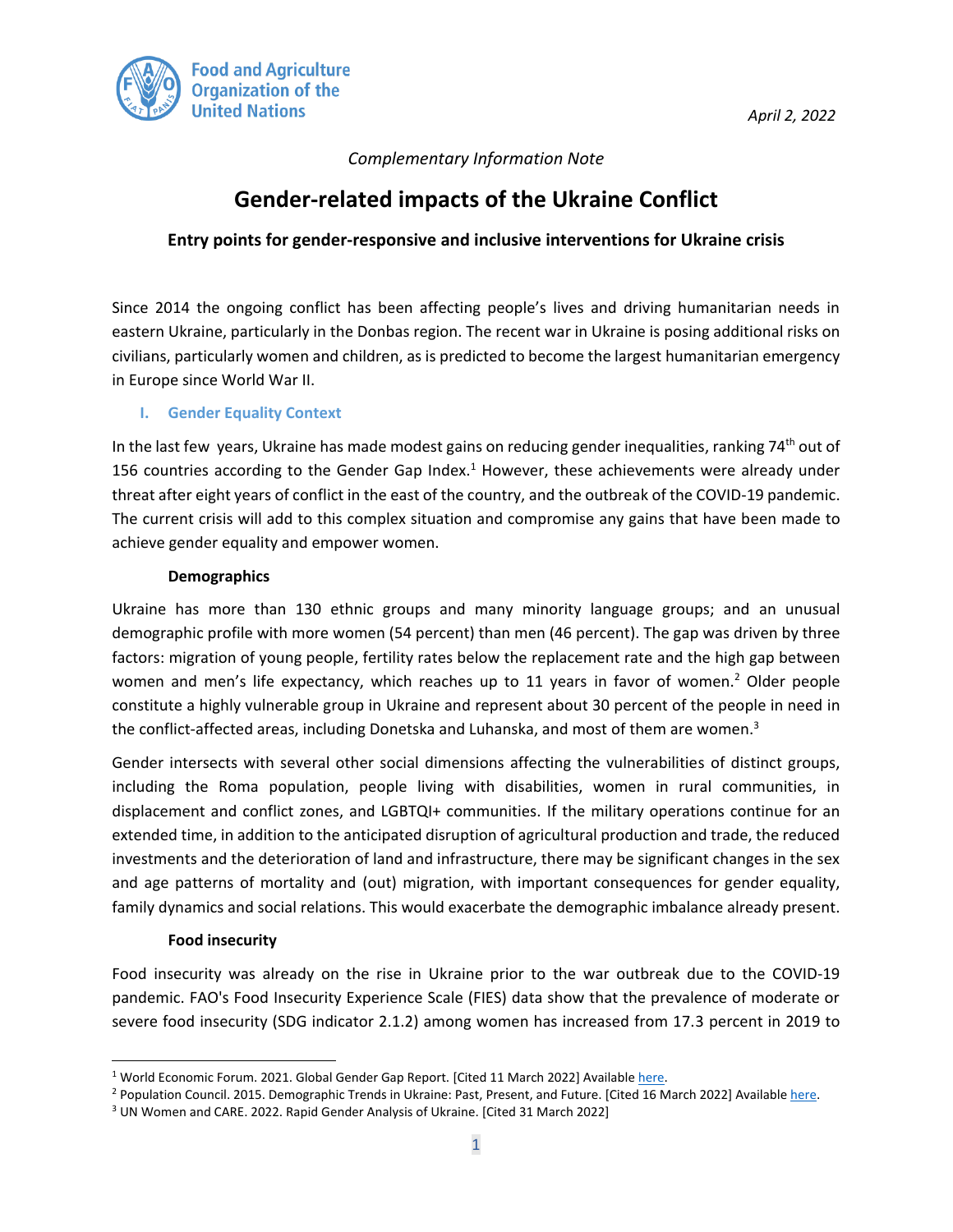28.9 percent in 2021 and among men from 13.3 to 24 percent in the last two years. While the differences between women and men are not statistically significant, the trend over time is consistent and suggest that women have been more food insecure than men over the past eight years.<sup>4</sup>

Experiences from around the world have demonstrated that the war is the major driver of food insecurity and malnutrition, both acute and chronic.<sup>5</sup> FAO and WFP reported that food insecurity situation is currently worsening. By directly constraining agricultural production, limiting economic activity and raising prices, the conflict will further undercut the purchasing power of affected populations, with consequent increases in food insecurity and malnutrition.6,7 In some cities, as a result of isolation, people are facing severe shortages of food, water and energy supplies.<sup>8</sup>

Entrenched inequalities imply that women and girls often eat less and last, and their nutritional needs may be side-lined during conflicts. When food is scarce, families increasingly resort to negative coping mechanisms to survive. Moreover, with a 22 percent gender pay gap and 32 percent pension gap, women-headed households, which already represented 71 percent of the total households in the government-controlled areas prior to the current escalations, are more vulnerable to the conflict. <sup>9, 10</sup>

#### **Work burden and access to services**

As many parts of the world, Ukrainian women are primarily responsible for food security and nutrition within their household. They take on a disproportionate share of unpaid care and domestic work, resulting in a "double" or "triple burden". Married women in Ukraine spend an average of 24.6 hours per week on domestic chores, compared to 14.5 hours for married men. <sup>11</sup> Increasing food insecurity and water and energy scarcity, as a result of the crisis, may place women and girls at higher risk of domestic violence due to heightened tensions in the household and communities.

The crisis will also diminish rural people's access to economic opportunities, nutritious food and water, and increase the workloads of those remaining in the affected areas. The disruption of infrastructure and lack of mobility pose a significant risk to women and girls, who constitute more than 72 percent of social protection recipients,<sup>12</sup> reducing their access to healthcare, social services and social assistance such as cash and asset transfers. Furthermore, according to UNFPA, about 80,000 women will give birth in the

<sup>8</sup> UN Women and CARE. 2022. Rapid Gender Analysis of Ukraine. [Cited 31 March 2022]

<sup>4</sup> The Food Insecurity Experience Scale survey module has been collected through the Gallup World Poll individual-level surveys since 2014. The calculations were made by FAO's Statistics Division purposefully for this brief. The difference between women and men is within the margins of error (7.6%), as 2021 data are preliminary and subject to revisions.

<sup>&</sup>lt;sup>5</sup> FAO. 2016 . Peace, Conflict, and Food Security: What Do We Know About The Linkages? [Cited 10 March 2022] Available here. <sup>6</sup> FAO.2022. The importance of Ukraine and the Russian Federation for global agricultural markets and the risks associated with the current conflict. [Cited 31 March 2022] Available here.

<sup>7</sup> WFP.2022. WFP Ukraine and Neighbouring Countries. External Situation Report. [Cited 31 March 2022] Availabl[e here.](https://reliefweb.int/sites/reliefweb.int/files/resources/WFP%20Ukraine%20and%20Neighbouring%20Countries%20External%20Sitrep%20%235_14%20March.pdf)

<sup>&</sup>lt;sup>9</sup> Ibid.

<sup>&</sup>lt;sup>10</sup> UN Women. 2022. Women flee and show solidarity as a war ravages Ukraine. [Cited 14 March 2022] Available [here.](https://www.unwomen.org/en/news-stories/feature-story/2022/03/women-flee-and-show-solidarity-as-a-war-ravages-ukraine)

<sup>&</sup>lt;sup>11</sup> FAO. 2021. Ukraine National gender profile of agriculture and rural livelihoods. <sup>12</sup> UN Women. 2022. Women flee and show solidarity as a war ravages Ukraine.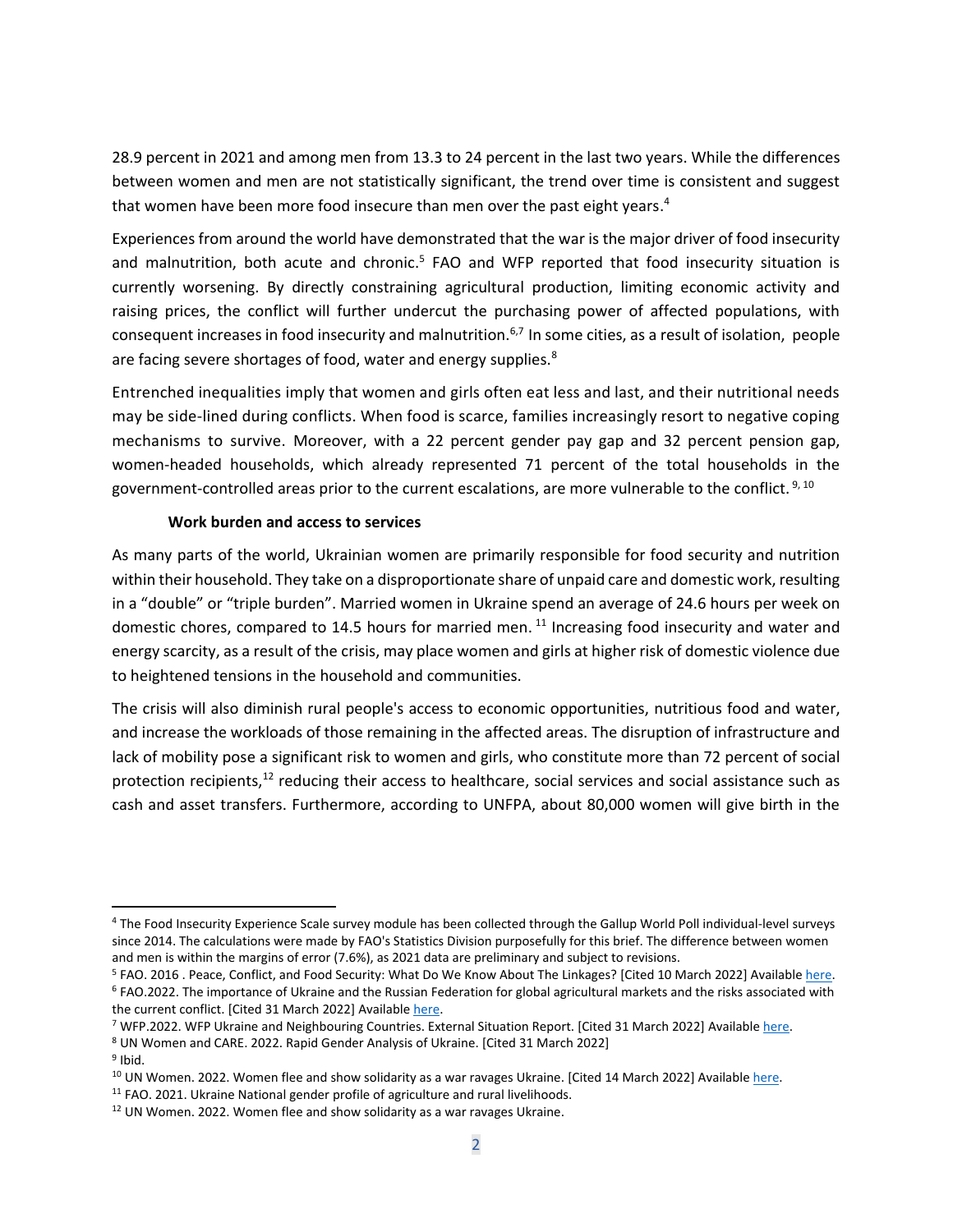next three months in Ukraine — many of whom are left without access to critical maternal health care as the conflict continues to disrupt essential services. $^{13}$ 

#### **Violence against women and girls**

Violence against women and girls is a widespread and persistent human rights violation during conflict. For millions of women and girls, including those who have lived in the shadow of conflict in eastern Ukraine, gender-based violence (GBV) is a serious problem. According to a 2019 UNFPA study, 75 percent of women in the country declared to have experienced some form of violence since age 15, and one in three suffered physical or sexual violence.<sup>14</sup> As history has repeatedly shown, conflicts increase the exposure of women and girls to war crimes, including arbitrary killings, rape and trafficking. Rural women and girls survivors of GBV in Ukraine face additional obstacles in accessing specialized assistance and protection.

### **IDPs and Refugees**

OCHA estimates that there are about 12 million people currently in need of humanitarian assistance in Ukraine. <sup>15</sup> As the affected populations seek refuge in neighbouring countries, the number of refugees and internally displaced populations (IDPs) around the world is increasing, putting a pressure particularly on Poland (which has received 2.3 million Ukrainian refugees) and poorer European states, including Romania (more than 600,000 refugees) and Moldova (more than 380,000).<sup>16</sup> UNHCR estimates that about 90 percent of the 3.7 million people fleeing Ukraine are women and children, $^{17}$  as men aged 18-60 are forced by the Martial Law to stay and fight for their country.<sup>18</sup>

Prior to the current war, there were almost 1.5 million people displaced within Ukraine from the previous conflict, of whom almost 60 percent were women and girls. It is estimated that additional 6.5 million people are currently internally displaced.<sup>19</sup> More than 20 percent of displaced households include at least one person living with disability.<sup>20</sup> Internal displacement and restriction on movements hinder people's access to food, water, essential services and assistance, especially in rural and remote areas. GBV is a pressing reality for IDP women and girls amidst displacement and increased military presence in a country with high prevalence of violence. According to recent monitoring reports, the most vulnerable IDPs include children, women, girls, minority groups, persons with disabilities and older people. Persons with disabilities, including children, face increasing challenges to access shelter and are at high risk of abandonment and family separation. The elderly people have more difficulty in evacuating and need help

<sup>&</sup>lt;sup>13</sup> UNFPA. 2022. Ukraine: Conflict compounds the vulnerabilities of women and girls as humanitarian needs spiral. [Cited 30 March 2022] Available [here.](https://www.unfpa.org/ukraine-war)

<sup>&</sup>lt;sup>14</sup> UNFPA. 2020. Ukraine steadfast in tackling gender-based violence, despite pandemic-related increases. [Cited 16 March 2022] Availabl[e here.](https://www.unfpa.org/news/ukraine-steadfast-tackling-gender-based-violence-despite-pandemic-related-increases#:~:text=Some%2075%20per%20cent%20of,2019%20survey%20supported%20by%20UNFPA.)

<sup>&</sup>lt;sup>15</sup> OCHA. 2022. Ukraine Flash Appeal. [Cited 31 March 2022] Available [here.](https://reliefweb.int/report/ukraine/ukraine-flash-appeal-march-may-2022-enukru)

<sup>&</sup>lt;sup>16</sup> UNHCR Data. [Cited 30 March 2022] Availabl[e here.](https://data2.unhcr.org/en/situations/ukraine)

<sup>&</sup>lt;sup>17</sup> United Nations. 2022. One month of war leaves more than half of Ukraine's children displaced. [Cited 31 March 2022]. Availabl[e here.](https://news.un.org/en/story/2022/03/1114592)

<sup>&</sup>lt;sup>18</sup> CARE. 2022. Rapid Gender Analysis in Ukraine. [Cited 10 March 2022] Availabl[e here.](https://www.care-international.org/files/files/Ukraine_Rapid_Gender_Analysis_Brief_CARE.pdf)

<sup>&</sup>lt;sup>19</sup> IOM data. [Cited 30 March 2022] Available [here.](https://data.humdata.org/visualization/ukraine-humanitarian-operations/)

<sup>&</sup>lt;sup>20</sup> OCHA. 2022. Ukraine: Humanitarian Impact Situation Report. [Cited 30 March 2022] Availabl[e here.](https://reliefweb.int/sites/reliefweb.int/files/resources/2022-03-25_Ukraine%20Humanitarian%20Impact%20SitRep_FINAL.pdf)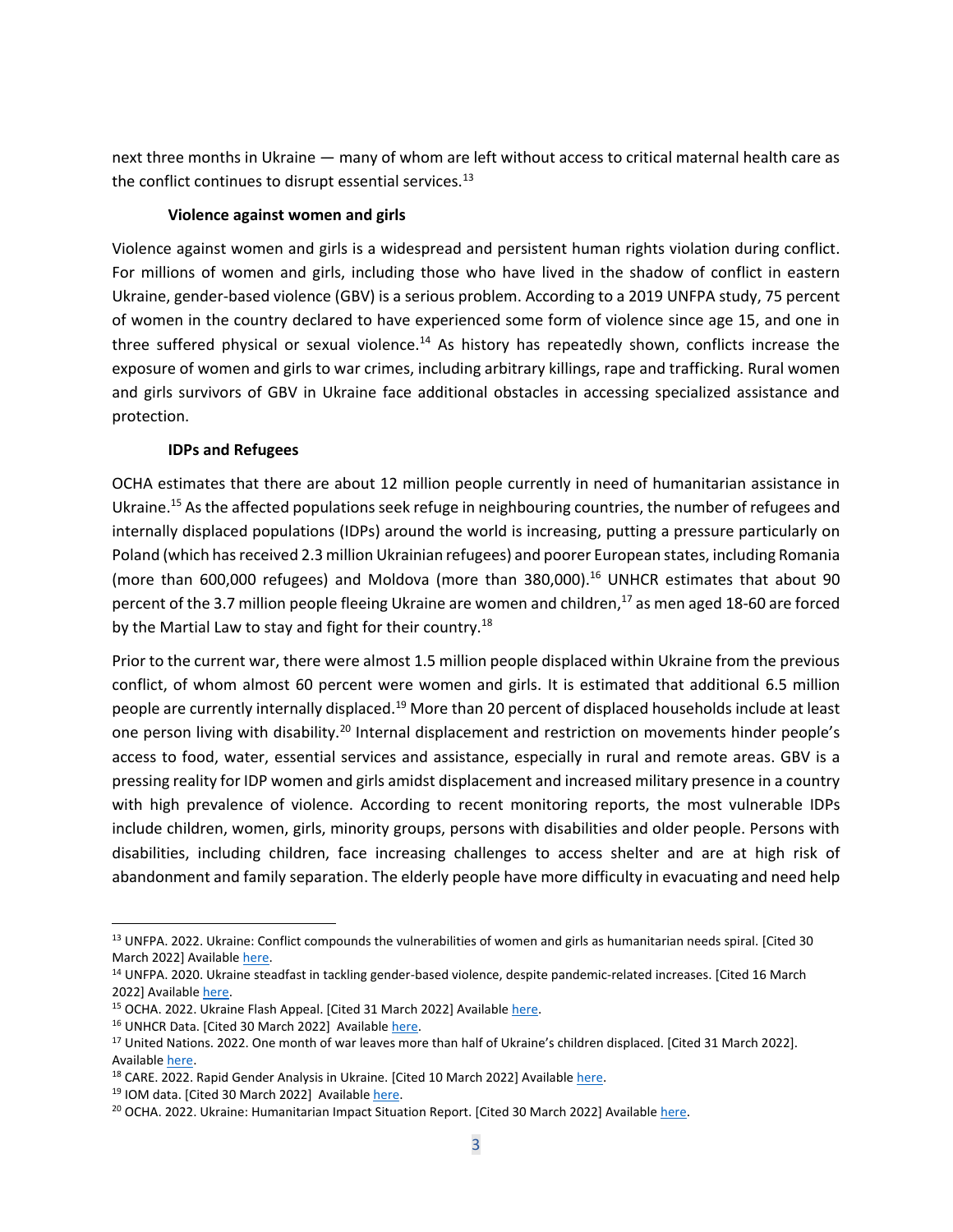to get food and water.<sup>21</sup> On the other hand, adult men face particular risks related to abduction, conscription and the right to seek asylum. <sup>22</sup>

#### **II. What needs to be done?**

In response to the crisis, it is crucial that policy-makers, planners and the humanitarian and development aid community address the specific needs of affected men, women, girls and boys from different socioeconomic, ethnic and age groups, and consider their key roles as food producers, farm managers, processors, traders, wage workers, innovators and entrepreneurs.

It is also essential to recognize the skills and high potential of women and youth as agents of reconstruction and resilience builders, and create new opportunities to enhance their livelihoods, foster their agency, and engage them in the decision-making process and in building back their societies.

Possible responses to the crisis in Ukraine include:

- **1. Collect and analyse sex, age and disability-disaggregated data to produce the evidence base for gender and age-responsive planning and mitigation measures, and to monitor the genderrelated impacts** of new policies, strategies and investments linked to agriculture and rural development, food and nutrition security. This will also imply to conduct gender-sensitive vulnerability assessments to analyse the specific constraints of women and men to access resources, agricultural inputs, services and local institutions.
- **2. Undertake protection risk analysis** among the affected and most vulnerable women and men of different socio-economic, ethnic and age groups, and adopt special protection measures to make sure that interventions do not inadvertently put women, girls or other vulnerable groups at risk of GBV or discrimination. This will imply to design gender-responsive protection and mitigation strategies and livelihood rehabilitation programmes, establish complaint and feedback mechanisms, and raise awareness around FAO's Zero Tolerance towards Sexual Exploitation and Abuse Policy.
- **3. Scale up gender- and shocks-responsive social protection measures**(including in-kind assistance, food packages and essential hygiene products) to support affected populations in order to alleviate poverty and absorb the shocks, when markets are not functioning or prices of essential products increase, safeguard their productive assets and avoid harmful coping strategies, such as selling off assets and reducing food intake. This could involve expanding the coverage of existing social protection programmes or introducing new ones to reach the poor and vulnerable populations that currently cannot access them; and using available delivery mechanisms of national social protection systems to give humanitarian assistance to refugees and asylum seekers. Social assistance programmes could also include the provision of temporary employment, cash transfers, small grants or agricultural inputs to support informal, part-time

<sup>&</sup>lt;sup>21</sup> Help Age International. 2022. Older people on the edge of survival in eastern Ukraine. [Cited 11 March 2022] Available [here](https://www.helpage.org/newsroom/latest-news/older-people-on-the-edge-of-survival-in-eastern-ukraine/) <sup>22</sup> Protection Cluster. 2022. GPC Protection Messages: Ukraine. [Cited 10 March 2022]